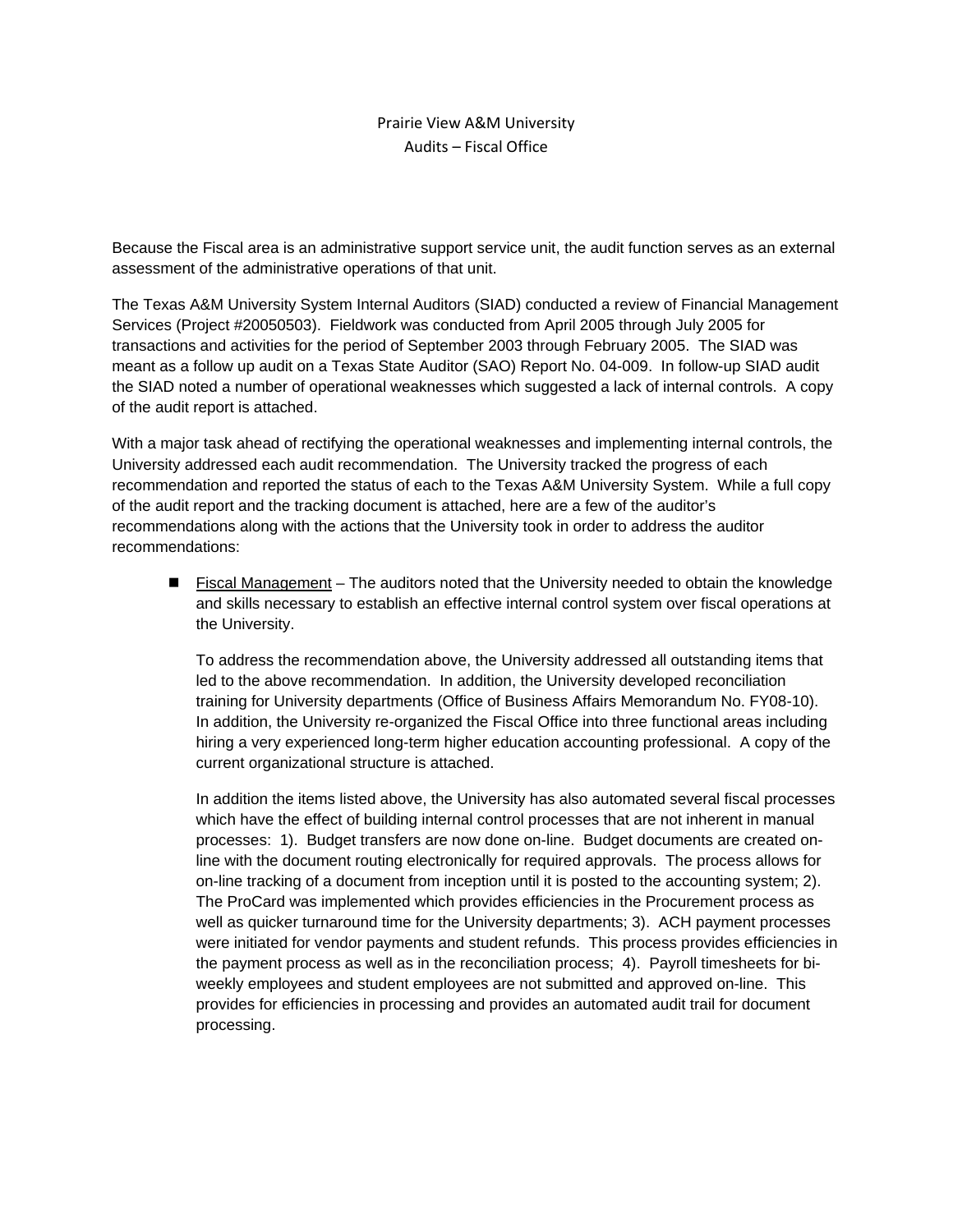■ Accounts Receivable – The auditors' recommendation indicated that the University needed to clear old, outstanding reconciling items and establish a process to ensure that reconciling items are addressed in a timely manner in the normal course of operations.

To address the above recommendation, the University initially filled a temporary position to complete the reconciliation and to assist with clearing the old outstanding items. As a result of the re-organization, the Reconciliation Section was expanded to include a Supervisor and two Reconciliation Specialists (see attached organizational chart). In addition, the feeds from the student system to the accounting system were automated to make the process more efficient.

■ Clearing Outstanding Checks – The auditors noted that the University needed to establish procedures to fully clear outstanding checks and move to unclaimed property in a timely manner. As part of the bank reconciliation procedures, review and research outstanding checks to determine if checks were issued in error, and make any necessary corrections in a timely manner.

To address the above recommendation the University drafted and implemented a written procedure addressing unclaimed property. A copy of the procedure is attached.

 Encumbrances – The auditors' recommendation indicated that the University should clear encumbrances in a timely manner. It further stated that the University should aggressively pursue monthly commitments to ensure the report accurately reflects binding encumbrances.

To address the above recommendation, monthly the University provides a monthly encumbrance listing to the Procurement Office, the Travel Office and the Budget Office. Departments are being contacted to assist in identifying invalid encumbrances. Account reconciliation training for University departments is now being provided on a monthly basis.

**Property and Equipment Management - The auditors recommended that the University** continue efforts to increase accountability by requiring property officers to sign and take responsibility for the annual physical inventory and certification. The auditors also recommended that the University provide training and grant FAMIS property module access to property officers for the assets under their responsibility. In addition the auditors recommended that the University implement a bar code system to provide efficiencies and aid in monitoring processes to increase compliance with the A&M System Equipment Management Manual.

To address the recommendations above, the University now requires a liability form to be signed by every department. The signature on the liability form will be the one required on the certified physical inventory form. Property officers are now allowed FAMIS property module access for online updating of asset location information. The Fixed Asset Section conducts monthly training related to inventory. In addition, the bar coding system was implemented in FY2006 and is used by all departments for conducting inventory.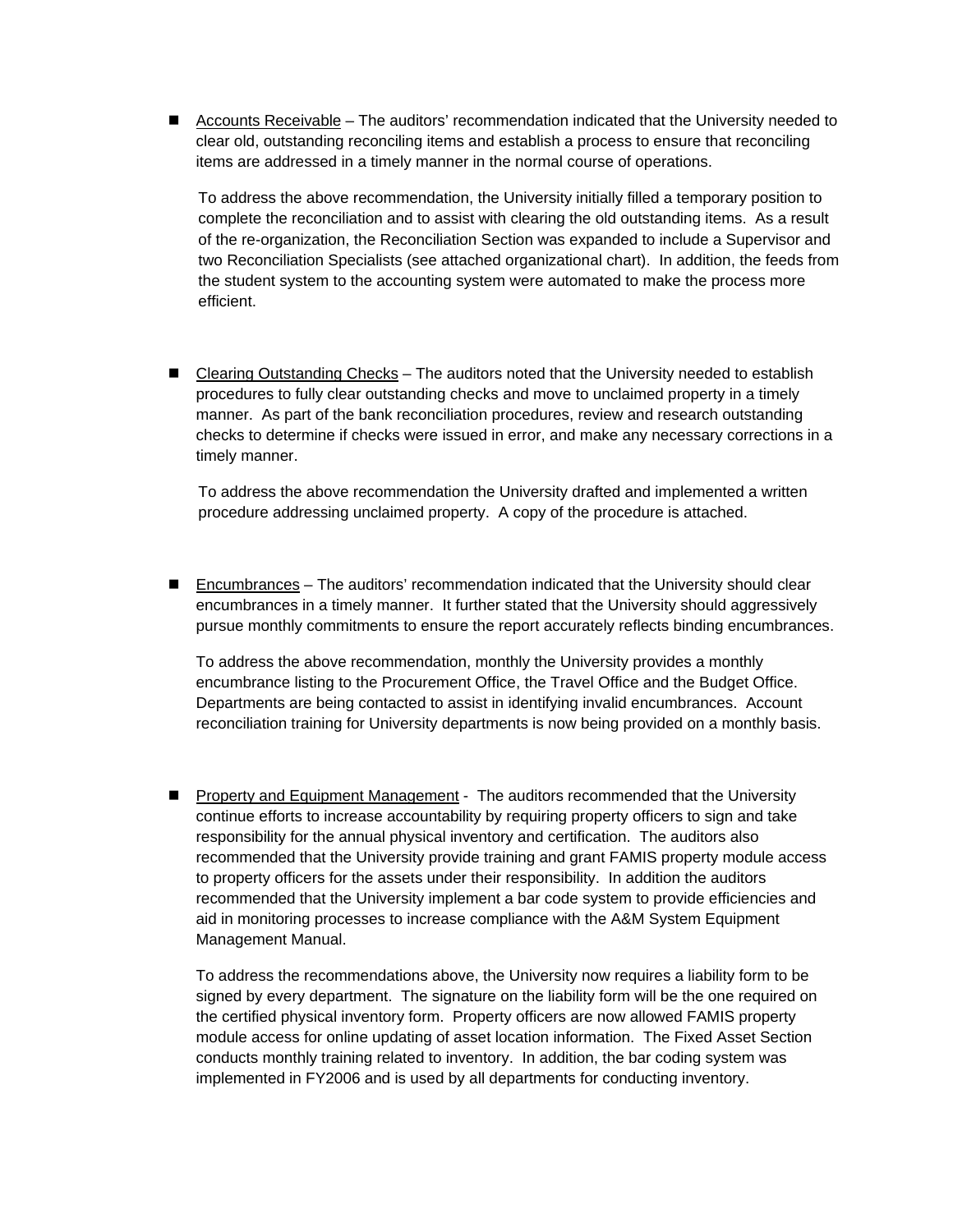The SIAD performed a follow-up audit and on July 11, 2008 noted that the University had addressed the audit recommendations. The audit cited that the University now had "improved controls in the following areas of sales tax payable, student receivables, Perkins Loans, departmental receivables, outstanding checks remittance to the Comptroller, travel vouchers, encumbrances, non-travel cash advances, cash working funds, and property and equipment as recommended in the prior audit." A copy of the follow-up audit report is attached.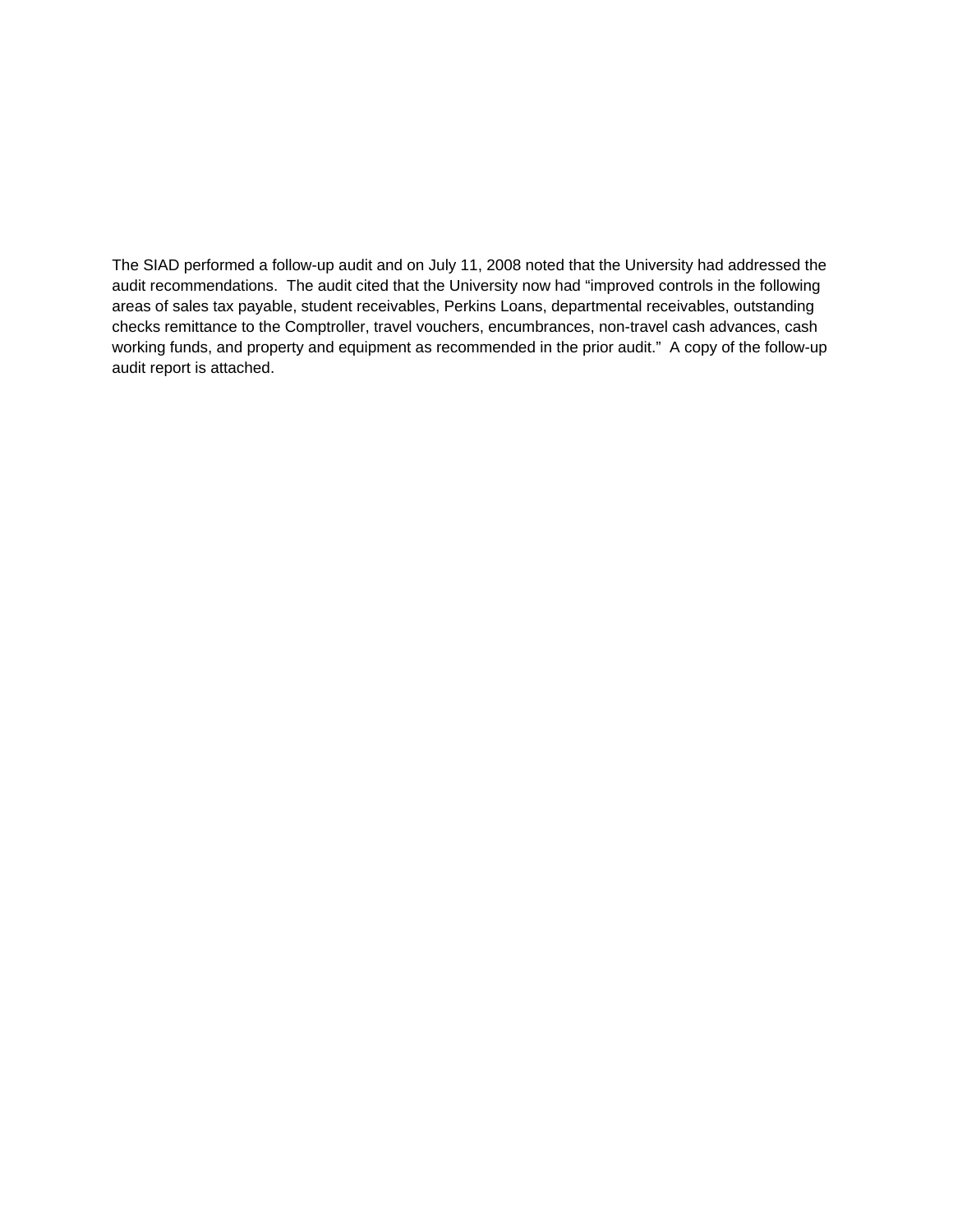# University or Agency: PRAIRIE VIEW A&M UNIVERSITY **State Audit:** Internal Audit: PVAMU - Review of Financial Management Services - Project # - 20050503

# Date of Request to Component: October 6, 2006 Response Due Date: October 30, 2006

# Responsible Administrator: Ms. Mary Lee Hodge, Vice President for Business Affairs

| <b>Status Report on Audit Points</b>                                                                                                                                |                      |               |                |                                                                                                                                                                                                                                                                                                                                                       |
|---------------------------------------------------------------------------------------------------------------------------------------------------------------------|----------------------|---------------|----------------|-------------------------------------------------------------------------------------------------------------------------------------------------------------------------------------------------------------------------------------------------------------------------------------------------------------------------------------------------------|
|                                                                                                                                                                     |                      |               | Date of        | Comments on Implementation or Reason for<br>Delay and New Target Date                                                                                                                                                                                                                                                                                 |
| Section<br><b>Audit Point</b>                                                                                                                                       | <b>Target Date</b>   | <b>Status</b> | Implementation |                                                                                                                                                                                                                                                                                                                                                       |
| <b>OBSERVATIONS, RECOMMENDATIONS, AND RESPONSES</b>                                                                                                                 |                      |               |                |                                                                                                                                                                                                                                                                                                                                                       |
| 1. Fiscal Management                                                                                                                                                |                      |               |                |                                                                                                                                                                                                                                                                                                                                                       |
| Obtain the knowledge and skills necessary to establish an                                                                                                           |                      |               |                |                                                                                                                                                                                                                                                                                                                                                       |
| effective internal control system over fiscal operations at<br>the University. The Contract of the University of the University of the University of the University |                      |               |                |                                                                                                                                                                                                                                                                                                                                                       |
| a. Provide training to the employees so that they may be<br>able to identify the necessary controls for the business<br>processes they are responsible for.         | 05/31/06             |               | 06/26/06       |                                                                                                                                                                                                                                                                                                                                                       |
| b. Review internal procedures and business processes<br>identified in this audit as having control deficiencies.                                                    | 05/31/06             | ſ             | 06/28/06       |                                                                                                                                                                                                                                                                                                                                                       |
| c. Amend internal business procedures to address                                                                                                                    | 09/30/06             |               |                |                                                                                                                                                                                                                                                                                                                                                       |
| deficiencies identified in this audit and forward amended<br>procedures to higher management for review.                                                            |                      | $\mathbf{I}$  | 10/11/06       |                                                                                                                                                                                                                                                                                                                                                       |
| d. Upon approval from upper management, implement new                                                                                                               | 09/30/06             |               | 10/11/06       | $\mathcal{L}$                                                                                                                                                                                                                                                                                                                                         |
| controls and internal procedures.                                                                                                                                   |                      |               |                |                                                                                                                                                                                                                                                                                                                                                       |
| e. Develop a reporting mechanism for management to use<br>to identify problems and weaknesses.                                                                      | 09/30/06             |               | 06/01/06       | Problems and potential weaknesses are<br>discussed at regular staff meetings with the VP<br>for Business Affairs.                                                                                                                                                                                                                                     |
| 2. Accounts Receivable                                                                                                                                              |                      |               |                |                                                                                                                                                                                                                                                                                                                                                       |
| 2a. Reconciliation of Student Receivables (Prior Audit Issue)                                                                                                       |                      |               |                |                                                                                                                                                                                                                                                                                                                                                       |
| Establish a process to ensure that reconciling items are<br>addressed in a timely manner.                                                                           | 05/31/06<br>12/31/06 | P.I.          |                | A process has been established to clear future<br>reconciling items in a more timely manner. Over<br>200 of the 400 line items noted have been<br>researched and cleared. Delays were caused by<br>the two fiscal office employees assigned to this<br>task leaving the University in April 2006. One has<br>been replaced and the process continues. |
| 2b. Perkins Loans (Prior Audit Issue)                                                                                                                               |                      |               |                |                                                                                                                                                                                                                                                                                                                                                       |
| 1) Ensure that necessary adjustments are posted and                                                                                                                 | 02/27/06             |               | 08/31/05       |                                                                                                                                                                                                                                                                                                                                                       |
| year-end balances are accurate.<br>2) Write off loans assigned to the federal government.                                                                           | 02/27/06             |               | 08/31/05       |                                                                                                                                                                                                                                                                                                                                                       |
| 3) Establish procedures to ensure that reconciling items                                                                                                            | 02/27/06             |               | 01/31/06       |                                                                                                                                                                                                                                                                                                                                                       |
| are cleared in a timely manner.                                                                                                                                     |                      |               |                |                                                                                                                                                                                                                                                                                                                                                       |
| 2c. Departmental Receivables (Prior Audit Issue)                                                                                                                    |                      |               |                |                                                                                                                                                                                                                                                                                                                                                       |
| 1) Complete the review of aged departmental receivables                                                                                                             | 03/15/06             |               | 07/14/06       |                                                                                                                                                                                                                                                                                                                                                       |
| and write off accounts that are deemed uncollectible.                                                                                                               | 07/01/06             |               |                |                                                                                                                                                                                                                                                                                                                                                       |
| 2) Establish monitoring procedures to ensure that                                                                                                                   | 03/15/06             |               | 4/13/06        |                                                                                                                                                                                                                                                                                                                                                       |
| departments are actively pursuing efforts to collect past                                                                                                           |                      |               |                |                                                                                                                                                                                                                                                                                                                                                       |
| due accounts.                                                                                                                                                       |                      |               |                |                                                                                                                                                                                                                                                                                                                                                       |
| 3) Write off accounts as they are deemed uncollectible.                                                                                                             | 03/15/06<br>07/07/06 |               | 8/28/06        |                                                                                                                                                                                                                                                                                                                                                       |
| 3. Outstanding Checks                                                                                                                                               |                      |               |                |                                                                                                                                                                                                                                                                                                                                                       |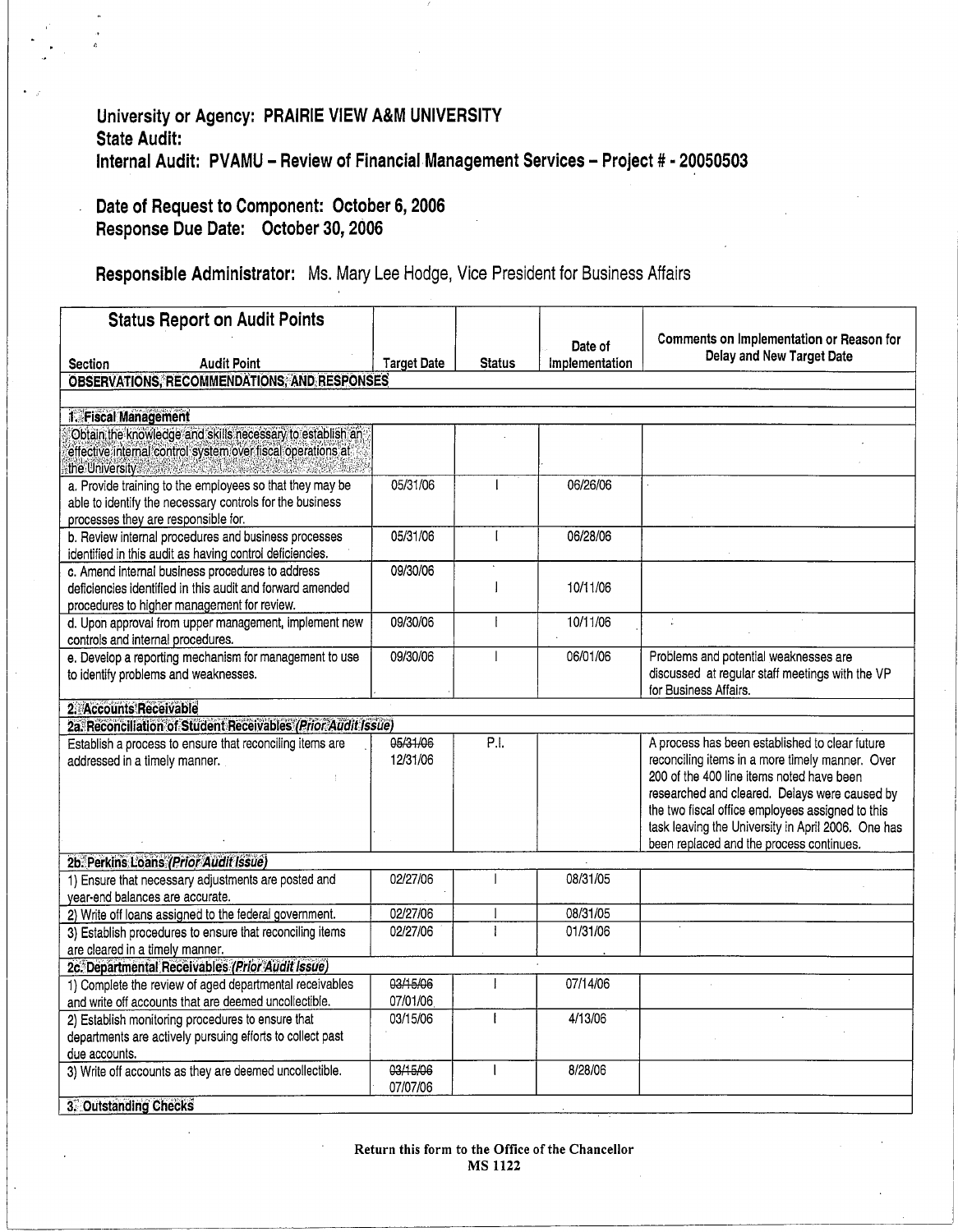| 3a. Clearing Outstanding Checks (Prior Audit Issue)                                                             |          |          |                                                                                           |
|-----------------------------------------------------------------------------------------------------------------|----------|----------|-------------------------------------------------------------------------------------------|
| 1) Establish procedures to fully clear outstanding checks<br>and move to unclaimed property in a timely manner. | 02/27/06 | 01/31/06 |                                                                                           |
| 2) Review and research outstanding checks to determine if<br>checks were issued in error.                       | 02/27/06 | 08/31/05 |                                                                                           |
| 3) Make any necessary corrections in a timely manner.                                                           | 02/27/06 | 08/31/05 |                                                                                           |
| 3b. Holding Checks                                                                                              |          |          |                                                                                           |
| 1) Remit funds due to the State Comptroller of Public<br>Accounts.                                              | 02/27/06 | 08/31/05 |                                                                                           |
| 2) Eliminate the practice of holding checks and combining                                                       | 02/27/06 | 08/31/05 |                                                                                           |
| unrelated transactions.<br>3) Establish procedures that review outstanding checks.                              | 02/27/06 | 01/31/06 |                                                                                           |
| 4) Take actions to resolve outstanding issues in a timely                                                       | 02/27/06 | 08/31/05 |                                                                                           |
| manner.                                                                                                         |          |          |                                                                                           |
| 4. Purchasing                                                                                                   |          |          |                                                                                           |
| 4a. Travel Vouchers (Prior Audit Issue)                                                                         |          |          |                                                                                           |
| 1) Require copies of mileage reimbursement calculation                                                          | 02/27/06 | 01/30/06 |                                                                                           |
| from the Texas Mileage Guide or odometer readings.                                                              |          |          |                                                                                           |
| 2) Require documentation that supports expenditures                                                             | 02/27/06 | 03/02/06 |                                                                                           |
| made for group student travel.                                                                                  |          |          |                                                                                           |
| 4b. Encumbrances (Prior Audit Issue)                                                                            |          |          |                                                                                           |
| 1) Properly clear encumbrances in a timely manner.                                                              | 09/01/06 | 08/18/06 | Encumbrances were reviewed and liquidations<br>took place in February and August of 2006. |
| 2) Prioritize clearing incorrect encumbrances.                                                                  | 09/01/06 | 08/18/06 | Reviews of encumbrances are now being<br>performed monthly.                               |
| 3) Ensure the report accurately reflects binding                                                                | 09/01/06 |          | AFR will reflect reviews and adjustments through                                          |
| encumbrances.                                                                                                   |          | 08/18/06 | August 31, 2006.                                                                          |
| <b>4c. Non-travel Advances</b>                                                                                  |          |          |                                                                                           |
| 1) Consider other methods of payment to eliminate non-<br>travel advances.                                      | 02/27/06 | 01/04/06 |                                                                                           |
| 2) Record non-travel advances in FAMIS and eliminate the                                                        | 02/27/06 | 03/09/06 |                                                                                           |
| manual ledger system for maintaining non-travel advance                                                         |          |          |                                                                                           |
| records.                                                                                                        |          |          |                                                                                           |
| 3) Ensure that advances are cleared in a timely manner.                                                         | 02/27/06 | 08/31/05 |                                                                                           |
| 4) Establish procedures to ensure that timely and accurate                                                      | 02/27/06 | 01/31/06 |                                                                                           |
| reports are provided to management on outstanding                                                               |          |          |                                                                                           |
| advances.                                                                                                       |          |          |                                                                                           |
| 5) Resolve old outstanding items carried on the manual                                                          | 02/27/06 | 03/10/06 |                                                                                           |
| system.                                                                                                         |          |          |                                                                                           |
| 5. Cashier Working Fund                                                                                         |          |          |                                                                                           |
| 1) Record cashier working funds in a separate FAMIS<br>subcode.                                                 | 02/27/06 | 02/27/06 |                                                                                           |
| 2) Resolve the old outstanding reconciling items on the<br>monthly working fund reconciliation.                 | 02/27/06 | 02/27/06 |                                                                                           |
| 3) Replenish cash funds on a timely basis.                                                                      | 02/27/06 | 01/31/06 |                                                                                           |
| 4) Review and assess the amount of cash funds needed.                                                           | 03/31/06 | 03/28/06 |                                                                                           |
| 5) Reduce the working fund amount as appropriate.                                                               | 03/31/06 | 04/03/06 |                                                                                           |
| 6) Establish procedures to ensure that individual                                                               | 02/27/06 | 01/31/06 |                                                                                           |
| accountability for cashier drawers is maintained at all                                                         |          |          |                                                                                           |
| times.                                                                                                          |          |          |                                                                                           |
| 7) Segregate duties related to issuing and monitoring                                                           | 02/27/06 | 01/31/06 |                                                                                           |
| prenumbered cash receipts and cashiering.                                                                       |          |          |                                                                                           |
| 8) Count cash in the safe frequently.                                                                           | 02/27/06 | 01/31/06 |                                                                                           |
| 9) Periodically inventory and make timely resolution of                                                         | 02/27/06 | 02/27/06 |                                                                                           |
| items stores in the safe.                                                                                       |          |          |                                                                                           |
| 6. Property and Equipment Management                                                                            |          |          |                                                                                           |
| 1) Continue efforts to increase property accountability.                                                        |          | 02/28/06 |                                                                                           |

È,

 $\hat{\boldsymbol{\beta}}$ l.

 $\bar{z}$ 

 $\frac{1}{2}$  $\hat{\boldsymbol{\beta}}$ i.

 $\ddot{\phantom{0}}$ 

 $\bar{z}$ 

Return this form to the Office of the Chancellor<br>MS 1122

 $\sim$ 

 $\sim$   $\sim$  $\Delta \phi$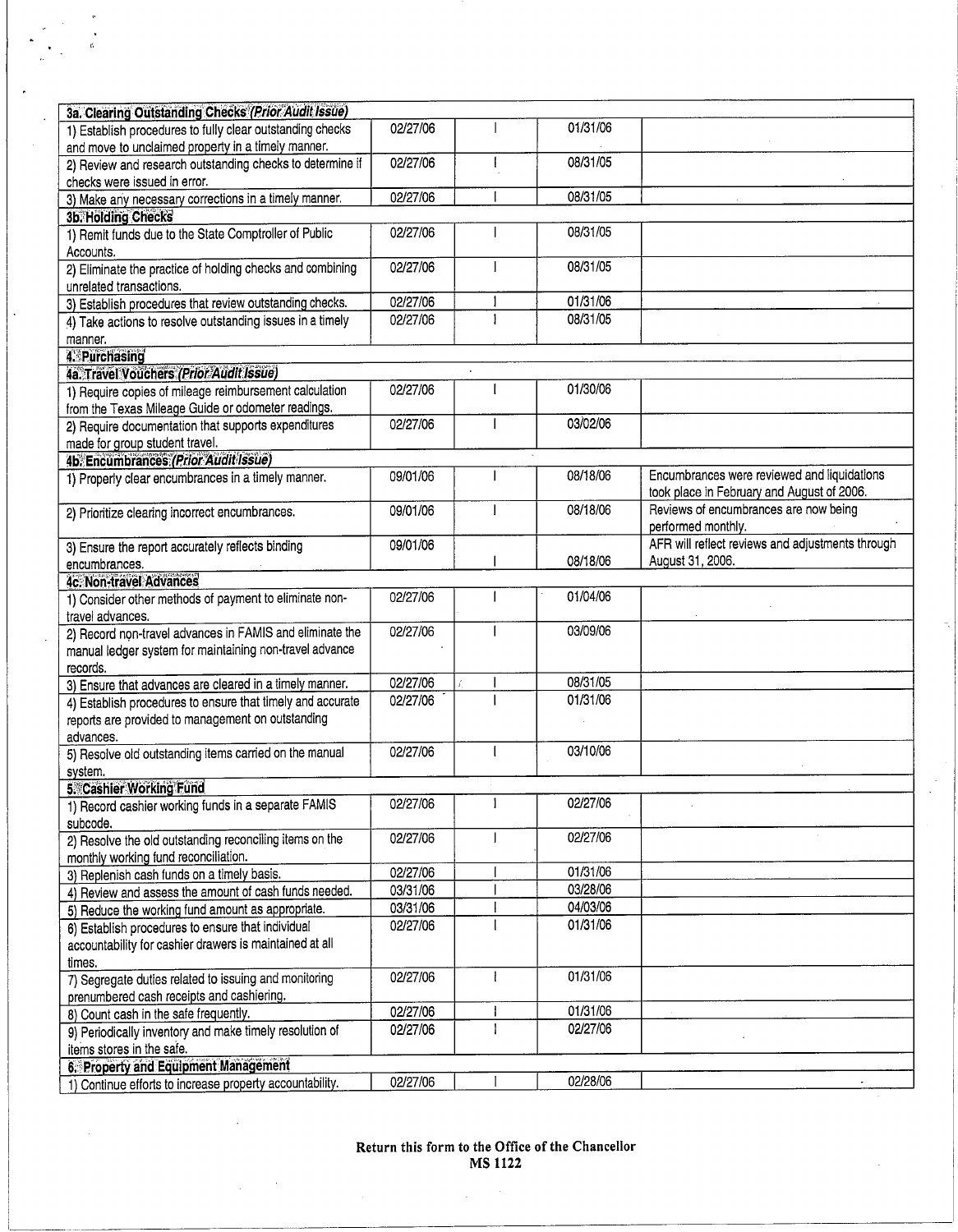| 2) Provide training and grant FAMIS property module<br>access to property officers for the assets under their<br>responsibility.                              | 09/01/06 | 06/30/06 |                                                                                     |
|---------------------------------------------------------------------------------------------------------------------------------------------------------------|----------|----------|-------------------------------------------------------------------------------------|
| 3) Ensure that property officer responsibilities are included<br>in position descriptions.                                                                    | 09/01/06 | 10/24/06 | University Mgt., Property Officers, and Human<br>Resources notified of requirement. |
| 4) Implement a bar code system to provide efficiencies,<br>aid in monitoring processes, and safeguard property<br>resources from misuse and misappropriation. | 09/01/06 | 06/30/06 |                                                                                     |

Please report the status of the implementation of the highlighted audit point. (PI=Partially Implemented or I=Implemented) and date implemented. If PI, provide reason for delay and establish a new target date. If the audit point is NI (NI=Not Implemented), write NI in the status column, in the comments section write See Attached Explanation and attach an explanation of why the point was not implemented.

Please report any audit points that have been completed prior to target date.

Mor Warbur PREPARED BY:

Date  $10 - 26 - 06$ 

RESPONSIBLE ADMINISTRATOR:

carge ( Wyrosty

 $Date_1Q_2Q_4Q_5$ 

Date

APPROVED BY CEO: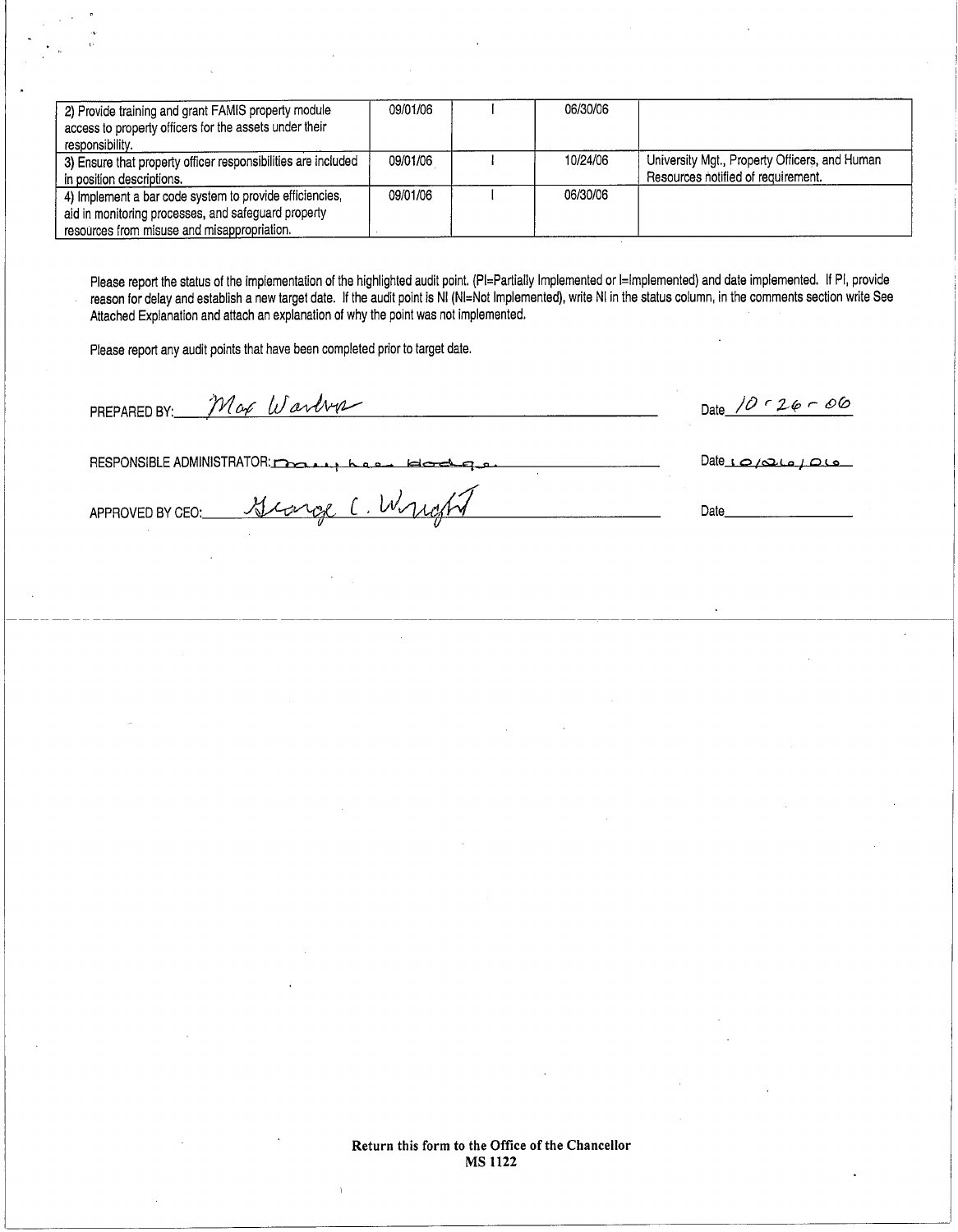#### University or Agency: PRAIRIE VIEW A&M UNIVERSITY State Audit: Internal Audit: PVAMU - Review of Financial Management Services - Project # - 20050503

#### Date of Request to Component: February 23, 2007 Response Due Date: March 7, 2007

# Responsible Administrator: Ms. Mary Lee Hodge, Vice President for Business Affairs

| <b>Status Report on Audit Points</b>                                                                                                                                                                                |                      |               |                           |                                                                                                                                                                                                                                                                                                                                                                                                          |
|---------------------------------------------------------------------------------------------------------------------------------------------------------------------------------------------------------------------|----------------------|---------------|---------------------------|----------------------------------------------------------------------------------------------------------------------------------------------------------------------------------------------------------------------------------------------------------------------------------------------------------------------------------------------------------------------------------------------------------|
| <b>Audit Point</b><br>Section                                                                                                                                                                                       | <b>Target Date</b>   | <b>Status</b> | Date of<br>Implementation | Comments on Implementation or Reason for<br>Delay and New Target Date                                                                                                                                                                                                                                                                                                                                    |
| OBSERVATIONS, RECOMMENDATIONS, AND RESPONSES                                                                                                                                                                        |                      |               |                           |                                                                                                                                                                                                                                                                                                                                                                                                          |
|                                                                                                                                                                                                                     |                      |               |                           |                                                                                                                                                                                                                                                                                                                                                                                                          |
| 1. Fiscal Management                                                                                                                                                                                                |                      |               |                           |                                                                                                                                                                                                                                                                                                                                                                                                          |
| Obtain the knowledge and skills necessary to establish an<br>effective internal control system over fiscal operations at<br>the University and contact the state of the University of the contact of the University |                      |               |                           |                                                                                                                                                                                                                                                                                                                                                                                                          |
| a. Provide training to the employees so that they may be<br>able to identify the necessary controls for the business<br>processes they are responsible for.                                                         | 05/31/06             |               | 06/26/06                  |                                                                                                                                                                                                                                                                                                                                                                                                          |
| b. Review internal procedures and business processes<br>identified in this audit as having control deficiencies.                                                                                                    | 05/31/06             | $\mathbf{1}$  | 06/28/06                  |                                                                                                                                                                                                                                                                                                                                                                                                          |
| c. Amend internal business procedures to address<br>deficiencies identified in this audit and forward amended<br>procedures to higher management for review.                                                        | 09/30/06             |               | 10/11/06                  |                                                                                                                                                                                                                                                                                                                                                                                                          |
| d. Upon approval from upper management, implement new<br>controls and internal procedures.                                                                                                                          | 09/30/06             | ł             | 10/11/06                  |                                                                                                                                                                                                                                                                                                                                                                                                          |
| e. Develop a reporting mechanism for management to use<br>to identify problems and weaknesses.                                                                                                                      | 09/30/06             |               | 06/01/06                  |                                                                                                                                                                                                                                                                                                                                                                                                          |
| 2. Accounts Receivable                                                                                                                                                                                              |                      |               |                           |                                                                                                                                                                                                                                                                                                                                                                                                          |
| 2a. Reconciliation of Student Receivables (Prior Audit Issue)                                                                                                                                                       |                      |               |                           |                                                                                                                                                                                                                                                                                                                                                                                                          |
| Establish a process to ensure that reconciling items are<br>addressed in a timely manner.                                                                                                                           | 05/31/06<br>12/31/06 |               | 2/20/07                   | A process has been established and<br>reconciliations between subsidiary and general<br>ledgers are current through January 31, 2007.<br>Reconciling items are being cleared timely on<br>current reconciliations. Of the \$2 million plus<br>dollars and thousands of items initially identified<br>as old outstanding reconciling items, almost 100%<br>have been researched and cleared. The February |
|                                                                                                                                                                                                                     |                      |               |                           | 2007 reconciliation should start with less than 80<br>checks with a dollar value of approximately<br>\$35,000 and one other reconciling item of \$50 are<br>more than 2 years old. This item and these checks<br>are being researched daily.                                                                                                                                                             |
| 2b. Perkins Loans (Prior Audit Issue)                                                                                                                                                                               |                      |               |                           |                                                                                                                                                                                                                                                                                                                                                                                                          |
| 1) Ensure that necessary adjustments are posted and                                                                                                                                                                 | 02/27/06             |               | 08/31/05                  |                                                                                                                                                                                                                                                                                                                                                                                                          |
| year-end balances are accurate.                                                                                                                                                                                     |                      |               |                           |                                                                                                                                                                                                                                                                                                                                                                                                          |
| 2) Write off loans assigned to the federal government.                                                                                                                                                              | 02/27/06             |               | 08/31/05                  | $\cdot$                                                                                                                                                                                                                                                                                                                                                                                                  |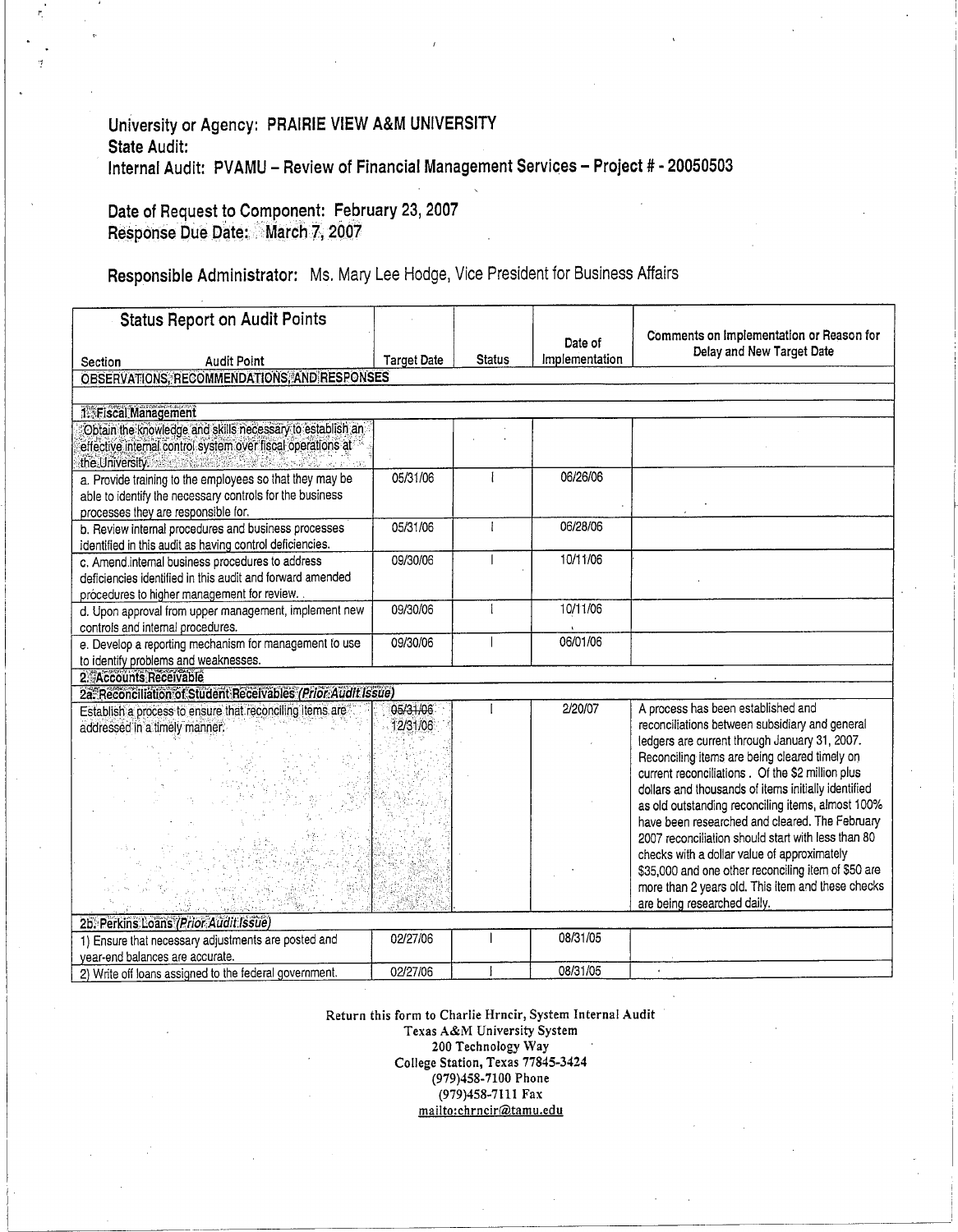| 3) Establish procedures to ensure that reconciling items   | 02/27/06 | I | 01/31/06 |  |
|------------------------------------------------------------|----------|---|----------|--|
| are cleared in a timely manner.                            |          |   |          |  |
| 2c. Departmental Receivables (Prior Audit Issue)           |          |   |          |  |
| 1) Complete the review of aged departmental receivables    | 03/15/06 |   | 07/14/06 |  |
| and write off accounts that are deemed uncollectible.      | 07/01/06 |   |          |  |
| 2) Establish monitoring procedures to ensure that          | 03/15/06 |   | 4/13/06  |  |
| departments are actively pursuing efforts to collect past  |          |   |          |  |
| due accounts.                                              | 03/15/06 |   | 8/28/06  |  |
| 3) Write off accounts as they are deemed uncollectible.    | 07/07/06 |   |          |  |
|                                                            |          |   |          |  |
| 3. Outstanding Checks                                      |          |   |          |  |
| 3a. Clearing Outstanding Checks (Prior Audit Issue)        |          |   | 01/31/06 |  |
| 1) Establish procedures to fully clear outstanding checks  | 02/27/06 |   |          |  |
| and move to unclaimed property in a timely manner.         | 02/27/06 |   | 08/31/05 |  |
| 2) Review and research outstanding checks to determine if  |          |   |          |  |
| checks were issued in error.                               | 02/27/06 |   | 08/31/05 |  |
| 3) Make any necessary corrections in a timely manner.      |          |   |          |  |
| 3b. Holding Checks                                         | 02/27/06 |   | 08/31/05 |  |
| 1) Remit funds due to the State Comptroller of Public      |          |   |          |  |
| Accounts.                                                  | 02/27/06 |   | 08/31/05 |  |
| 2) Eliminate the practice of holding checks and combining  |          |   |          |  |
| unrelated transactions.                                    | 02/27/06 |   | 01/31/06 |  |
| 3) Establish procedures that review outstanding checks.    | 02/27/06 |   | 08/31/05 |  |
| 4) Take actions to resolve outstanding issues in a timely  |          |   |          |  |
| manner.                                                    |          |   |          |  |
| 4. Purchasing<br>4a. Travel Vouchers (Prior Audit Issue)   |          |   |          |  |
| 1) Require copies of mileage reimbursement calculation     | 02/27/06 |   | 01/30/06 |  |
| from the Texas Mileage Guide or odometer readings.         |          |   |          |  |
| 2) Require documentation that supports expenditures        | 02/27/06 |   | 03/02/06 |  |
| made for group student travel.                             |          |   |          |  |
| 4b. Encumbrances (Prior Audit Issue)                       |          |   |          |  |
| 1) Properly clear encumbrances in a timely manner.         | 09/01/06 |   | 8/18/06  |  |
| 2) Prioritize clearing incorrect encumbrances.             | 09/01/06 |   | 8/18/06  |  |
| 3) Ensure the report accurately reflects binding           | 09/01/06 |   | 8/18/06  |  |
| encumbrances.                                              |          |   |          |  |
| 4c. Non-travel Advances                                    |          |   |          |  |
| 1) Consider other methods of payment to eliminate non-     | 02/27/06 |   | 01/04/06 |  |
| travel advances.                                           |          |   |          |  |
| 2) Record non-travel advances in FAMIS and eliminate the   | 02/27/06 |   | 03/09/06 |  |
| manual ledger system for maintaining non-travel advance    |          |   |          |  |
| records.                                                   |          |   |          |  |
| 3) Ensure that advances are cleared in a timely manner.    | 02/27/06 |   | 08/31/05 |  |
| 4) Establish procedures to ensure that timely and accurate | 02/27/06 |   | 01/31/06 |  |
| reports are provided to management on outstanding          |          |   |          |  |
| advances.                                                  |          |   |          |  |
| 5) Resolve old outstanding items carried on the manual     | 02/27/06 |   | 03/10/06 |  |
| system.                                                    |          |   |          |  |
| 5. Cashier Working Fund                                    |          |   |          |  |
| 1) Record cashier working funds in a separate FAMIS        | 02/27/06 |   | 02/27/06 |  |
| subcode.                                                   |          |   |          |  |
| 2) Resolve the old outstanding reconciling items on the    | 02/27/06 |   | 02/27/06 |  |
| monthly working fund reconciliation.                       |          |   |          |  |
|                                                            |          |   |          |  |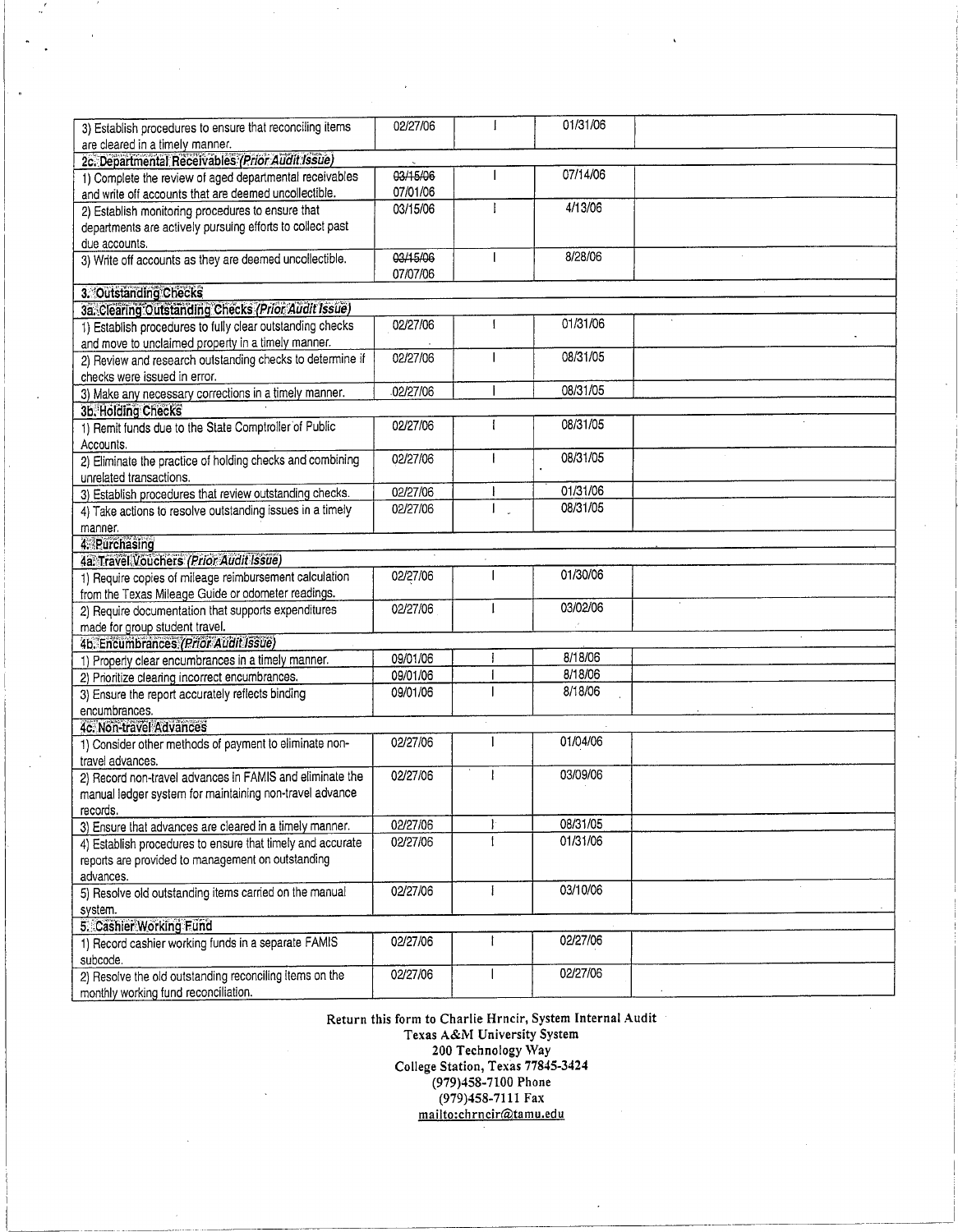| 3) Replenish cash funds on a timely basis.                    | 02/27/06 | 01/31/06 |  |
|---------------------------------------------------------------|----------|----------|--|
| 4) Review and assess the amount of cash funds needed.         | 03/31/06 | 03/28/06 |  |
| 5) Reduce the working fund amount as appropriate.             | 03/31/06 | 04/03/06 |  |
| 6) Establish procedures to ensure that individual             | 02/27/06 | 01/31/06 |  |
| accountability for cashier drawers is maintained at all       |          |          |  |
| times.                                                        |          |          |  |
| 7) Segregate duties related to issuing and monitoring         | 02/27/06 | 01/31/06 |  |
| prenumbered cash receipts and cashiering.                     |          |          |  |
| 8) Count cash in the safe frequently.                         | 02/27/06 | 01/31/06 |  |
| 9) Periodically inventory and make timely resolution of       | 02/27/06 | 02/27/06 |  |
| items stores in the safe.                                     |          |          |  |
| 6. Property and Equipment Management                          |          |          |  |
| 1) Continue efforts to increase property accountability.      | 02/27/06 | 02/28/06 |  |
| 2) Provide training and grant FAMIS property module           | 09/01/06 | 06/30/06 |  |
| access to property officers for the assets under their        |          |          |  |
| responsibility.                                               |          |          |  |
| 3) Ensure that property officer responsibilities are included | 09/01/06 |          |  |
| in position descriptions.                                     |          |          |  |
| 4) Implement a bar code system to provide efficiencies,       | 09/01/06 | 06/30/06 |  |
| aid in monitoring processes, and safeguard property           |          |          |  |
| resources from misuse and misappropriation.                   |          |          |  |

Please report the status of the implementation of the highlighted audit point. (PI=Partially Implemented or I=Implemented) and date implemented. If PI, provide reason for delay and establish a new target date. If the audit point is NI (NI=Not Implemented), write NI in the status column, in the comments section write See Attached Explanation and attach an explanation of why the point was not implemented.

Please report any audit points that have been completed prior to target date.

George C. Wright

Most Wardrys PREPARED BY:

RESPONSIBLE ADMINISTRATOR:

APPROVED BY CEO:

Date  $\overline{0}$  3-06-07

Date

Date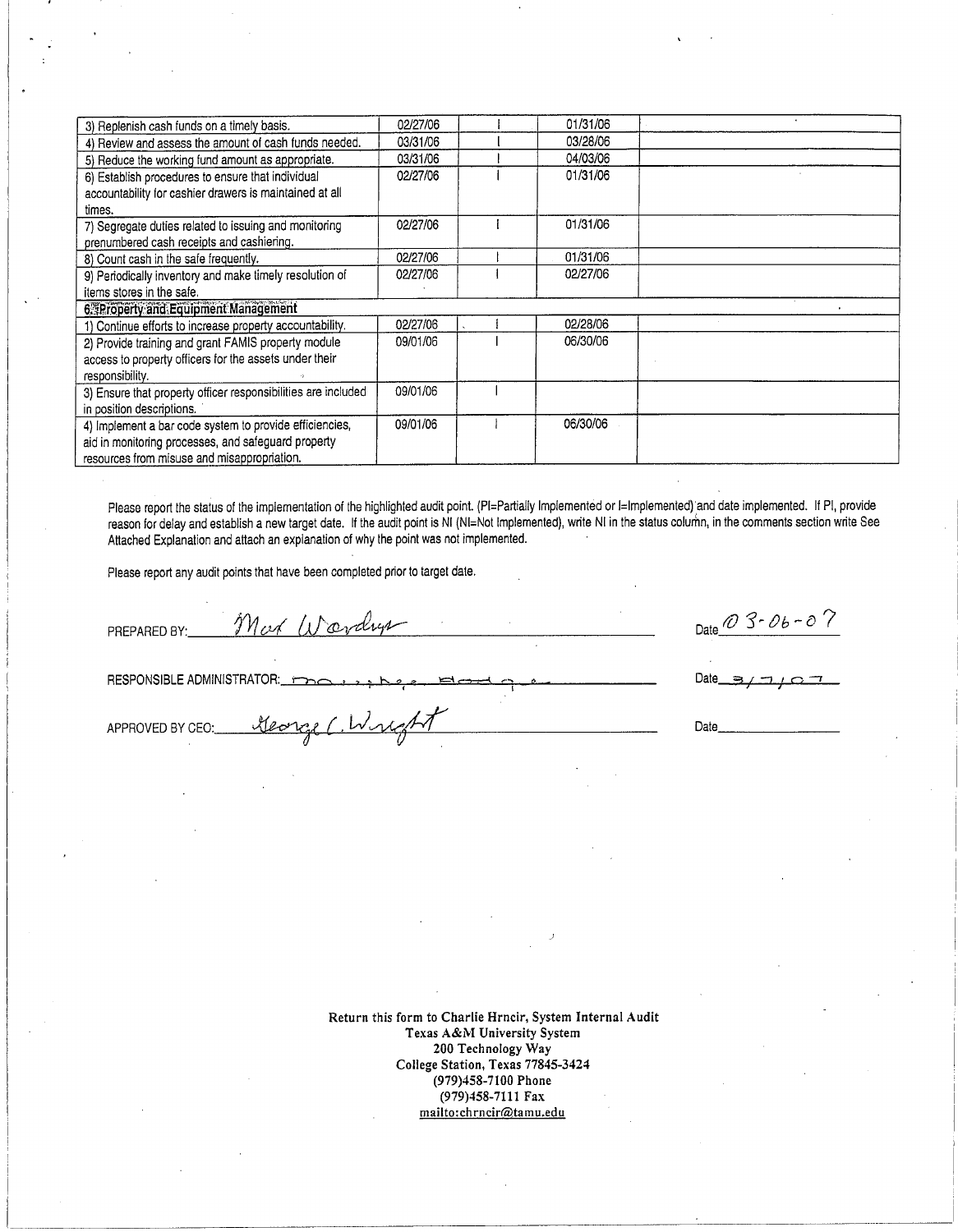| <b>Status Report on Audit Points</b>                                                   |                    |                   |                |                                                                                                      |
|----------------------------------------------------------------------------------------|--------------------|-------------------|----------------|------------------------------------------------------------------------------------------------------|
|                                                                                        |                    |                   | Date of        | Comments on Implementation or Reason for                                                             |
| <b>Audit Point</b><br>Section                                                          | <b>Target Date</b> | <b>Status</b>     | Implementation | Delay and New Target Date                                                                            |
| OBSERVATIONS, RECOMMENDATIONS, AND RESPONSES                                           |                    |                   |                |                                                                                                      |
|                                                                                        |                    |                   |                |                                                                                                      |
| <b>IL Elscal Management</b>                                                            |                    |                   |                |                                                                                                      |
| Obtain the knowledge and skills necessary to establish an                              |                    |                   |                |                                                                                                      |
| effective internal control system over fiscal operations at                            |                    |                   |                |                                                                                                      |
| the University.                                                                        |                    |                   |                |                                                                                                      |
| a. Provide training to the employees so that they may be                               | 05/31/06           |                   | 06/26/06       |                                                                                                      |
| able to identify the necessary controls for the business                               |                    |                   |                |                                                                                                      |
| processes they are responsible for.                                                    |                    |                   |                |                                                                                                      |
| b. Review internal procedures and business processes                                   | 05/31/06           |                   | 06/28/06       |                                                                                                      |
| identified in this audit as having control deficiencies.                               |                    |                   |                |                                                                                                      |
| c. Amend internal business procedures to address                                       | 09/30/06           |                   | 10/11/06       |                                                                                                      |
| deficiencies identified in this audit and forward amended                              |                    |                   |                |                                                                                                      |
| procedures to higher management for review.                                            |                    |                   |                |                                                                                                      |
| d. Upon approval from upper management, implement new                                  | 09/30/06           |                   | 10/11/06       |                                                                                                      |
| controls and internal procedures.                                                      |                    |                   |                |                                                                                                      |
| e. Develop a reporting mechanism for management to use                                 | 09/30/06           |                   | $-06/01/06$    |                                                                                                      |
| to identify problems and weaknesses.                                                   |                    |                   |                |                                                                                                      |
| 2 Accounts Receivable                                                                  |                    |                   |                |                                                                                                      |
| 2a. Reconciliation of Student Receivables (Prior Audit Issue)                          |                    |                   |                |                                                                                                      |
| Establish a process to ensure that reconciling items are                               |                    | P.I.              | 12/31/07       | As of the May 31, 2007 reconciliation,                                                               |
| addressed in a timely manner.                                                          |                    |                   |                | reconciliations are current and all reconciling                                                      |
|                                                                                        |                    |                   |                | items over two years old were cleared. The                                                           |
|                                                                                        |                    |                   |                | University has cleared several thousand O/S                                                          |
|                                                                                        |                    |                   |                | items in this project and still has O/s items over 90<br>days old which will be cleared by 12/31/07. |
|                                                                                        |                    |                   |                |                                                                                                      |
| 26. Perkins Loans (Prior Audit Issue)                                                  | 02/27/06           | $\epsilon$        | 08/31/05       |                                                                                                      |
| 1) Ensure that necessary adjustments are posted and<br>year-end balances are accurate. |                    |                   |                |                                                                                                      |
| 2) Write off loans assigned to the federal government.                                 | 02/27/06           |                   | 08/31/05       |                                                                                                      |
| 3) Establish procedures to ensure that reconciling items                               | 02/27/06           |                   | 01/31/06       |                                                                                                      |
| are cleared in a timely manner.                                                        |                    |                   |                |                                                                                                      |
| 2c. Departmental Receivables (Prior Audit Issue)                                       |                    |                   |                |                                                                                                      |
| 1) Complete the review of aged departmental receivables                                | 03/15/06           | $\overline{P.I.}$ |                | The process is complete for all departmental                                                         |
| and write off accounts that are deemed uncollectible.                                  | 12/31/07           |                   |                | receivables with the exception of Library Book                                                       |
|                                                                                        |                    |                   |                | Fines which we plan to complete by December 31,                                                      |
|                                                                                        |                    |                   |                | 2007. We will consider the cost effectiveness of                                                     |
|                                                                                        |                    |                   |                | accessing a library fee and eliminating the                                                          |
|                                                                                        |                    |                   |                | compiling of daily lines and reconciling this daily                                                  |
|                                                                                        |                    |                   |                | activity for an immaterial amount of revenue                                                         |
|                                                                                        |                    |                   |                | collections.                                                                                         |
| 2) Establish monitoring procedures to ensure that                                      | 03/15/06           | P.I.              |                | See 2c.1.                                                                                            |
| departments are actively pursuing efforts to collect past                              | 12/31/07           |                   |                |                                                                                                      |
| due accounts.                                                                          |                    |                   |                |                                                                                                      |

Audit Action Plan - Financial Management Services- Status at 09/17/07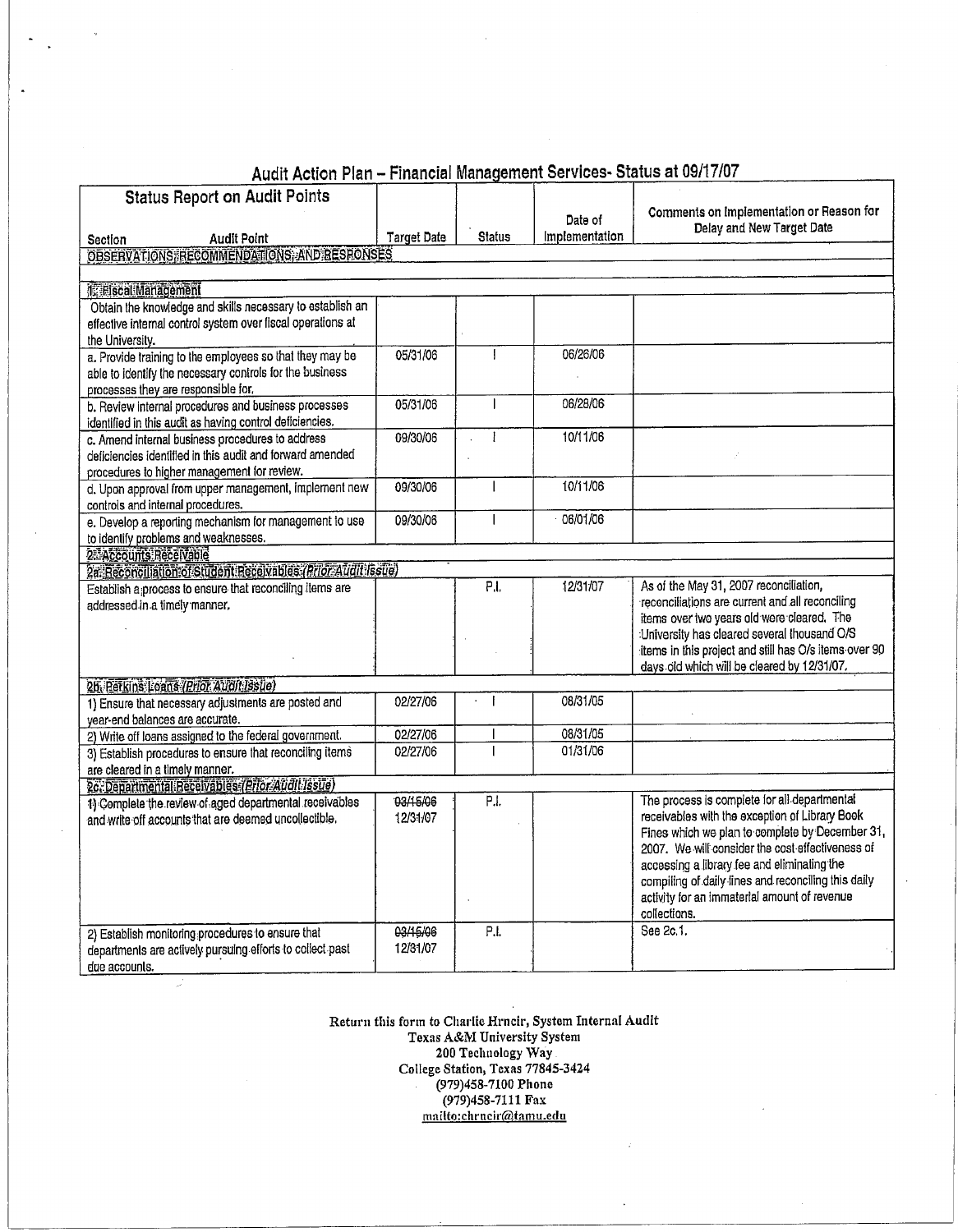| 3) Write off accounts as they are deemed uncollectible.                                                         | 03/15/06<br>07/07/06<br>12/31/07 | P.I. |          | See 2c.1. |
|-----------------------------------------------------------------------------------------------------------------|----------------------------------|------|----------|-----------|
| 3. Outstanding Checks                                                                                           |                                  |      |          |           |
| 3a. Clearing Outstanding Checks (Prior Audit Issue)                                                             |                                  |      |          |           |
| 1) Establish procedures to fully clear outstanding checks<br>and move to unclaimed property in a timely manner. | 02/27/06                         | L    | 01/31/06 |           |
| 2) Review and research outstanding checks to determine if<br>checks were issued in error.                       | 02/27/06                         | 1    | 08/31/05 |           |
| 3) Make any necessary corrections in a timely manner.                                                           | 02/27/06                         |      | 08/31/05 |           |
| 3b. Holding Checks                                                                                              |                                  |      |          |           |
| 1) Remit funds due to the State Comptroller of Public                                                           | 02/27/06                         |      | 08/31/05 |           |
| Accounts.                                                                                                       |                                  |      |          |           |
| 2) Eliminate the practice of holding checks and combining                                                       | 02/27/06                         | ł    | 08/31/05 |           |
| unrelated transactions.                                                                                         |                                  |      |          |           |
| 3) Establish procedures that review outstanding checks.                                                         | 02/27/06                         |      | 01/31/06 |           |
| 4) Take actions to resolve outstanding issues in a timely                                                       | 02/27/06                         |      | 08/31/05 |           |
| manner.                                                                                                         |                                  |      |          |           |
| <b>T</b> Eurohasing                                                                                             |                                  |      |          |           |
| 4a. Travel Vouchers (Prior Audit Issue)                                                                         |                                  |      |          |           |
| 1) Require copies of mileage reimbursement calculation                                                          | 02/27/06                         |      | 01/30/06 |           |
| from the Texas Mileage Guide or odometer readings.                                                              |                                  |      |          |           |
| 2) Require documentation that supports expenditures                                                             | 02/27/06                         |      | 03/02/06 |           |
| made for group student travel.                                                                                  |                                  |      |          |           |
| 4b. Encumbrances (Prior Audit Issue)                                                                            |                                  |      |          |           |
| 1) Properly clear encumbrances in a timely manner.                                                              | 09/01/06                         |      | 8/18/06  |           |
| 2) Prioritize clearing incorrect encumbrances.                                                                  | 09/01/06                         |      | 8/18/06  |           |
| 3) Ensure the report accurately reflects binding                                                                | 09/01/06                         |      | 8/18/06  |           |
| encumbrances.                                                                                                   |                                  |      |          |           |
| <b>4c-Non-travel Advances</b>                                                                                   |                                  |      |          |           |
| 1) Consider other methods of payment to eliminate non-                                                          | 02/27/06                         |      | 01/04/06 |           |
| travel advances.                                                                                                |                                  |      |          |           |
| 2) Record non-travel advances in FAMIS and eliminate the                                                        | 02/27/06                         |      | 03/09/06 |           |
| manual ledger system for maintaining non-travel advance                                                         |                                  |      |          |           |
| records.                                                                                                        | 02/27/06                         |      | 08/31/05 |           |
| 3) Ensure that advances are cleared in a timely manner.                                                         |                                  |      | 01/31/06 |           |
| 4) Establish procedures to ensure that timely and accurate                                                      | 02/27/06                         |      |          |           |
| reports are provided to management on outstanding<br>advances.                                                  |                                  |      |          |           |
| 5) Resolve old outstanding items carried on the manual                                                          | 02/27/06                         |      | 03/10/06 |           |
| system.                                                                                                         |                                  |      |          |           |
| <b>5. Cashier Working Fund</b>                                                                                  |                                  |      |          |           |
| 1) Record cashler working funds in a separate FAMIS                                                             | 02/27/06                         |      | 02/27/06 |           |
| subcode.                                                                                                        |                                  |      |          |           |
| 2) Resolve the old outstanding reconciling items on the                                                         | 02/27/06                         | ł    | 02/27/06 |           |
| monthly working fund reconciliation.                                                                            |                                  |      |          |           |
| 3) Replenish cash funds on a timely basis.                                                                      | 02/27/06                         |      | 01/31/06 |           |
| 4) Review and assess the amount of cash funds needed.                                                           | 03/31/06                         |      | 03/28/06 |           |
| 5) Reduce the working fund amount as appropriate.                                                               | 03/31/06                         |      | 04/03/06 |           |
| 6) Establish procedures to ensure that individual                                                               | 02/27/06                         |      | 01/31/06 |           |
| accountability for cashier drawers is maintained at all                                                         |                                  |      |          |           |
| times.                                                                                                          |                                  |      |          |           |

Return this form to Charlie Hrncir, System Internal Audit Frace Hencit, System Internative Charlie Hencity System<br>200 Technology Way<br>College Station, Texas 77845-3424<br>(979)458-7100 Phone<br>(979)458-7111 Fax<br>mailto:chrneir@tamu.edu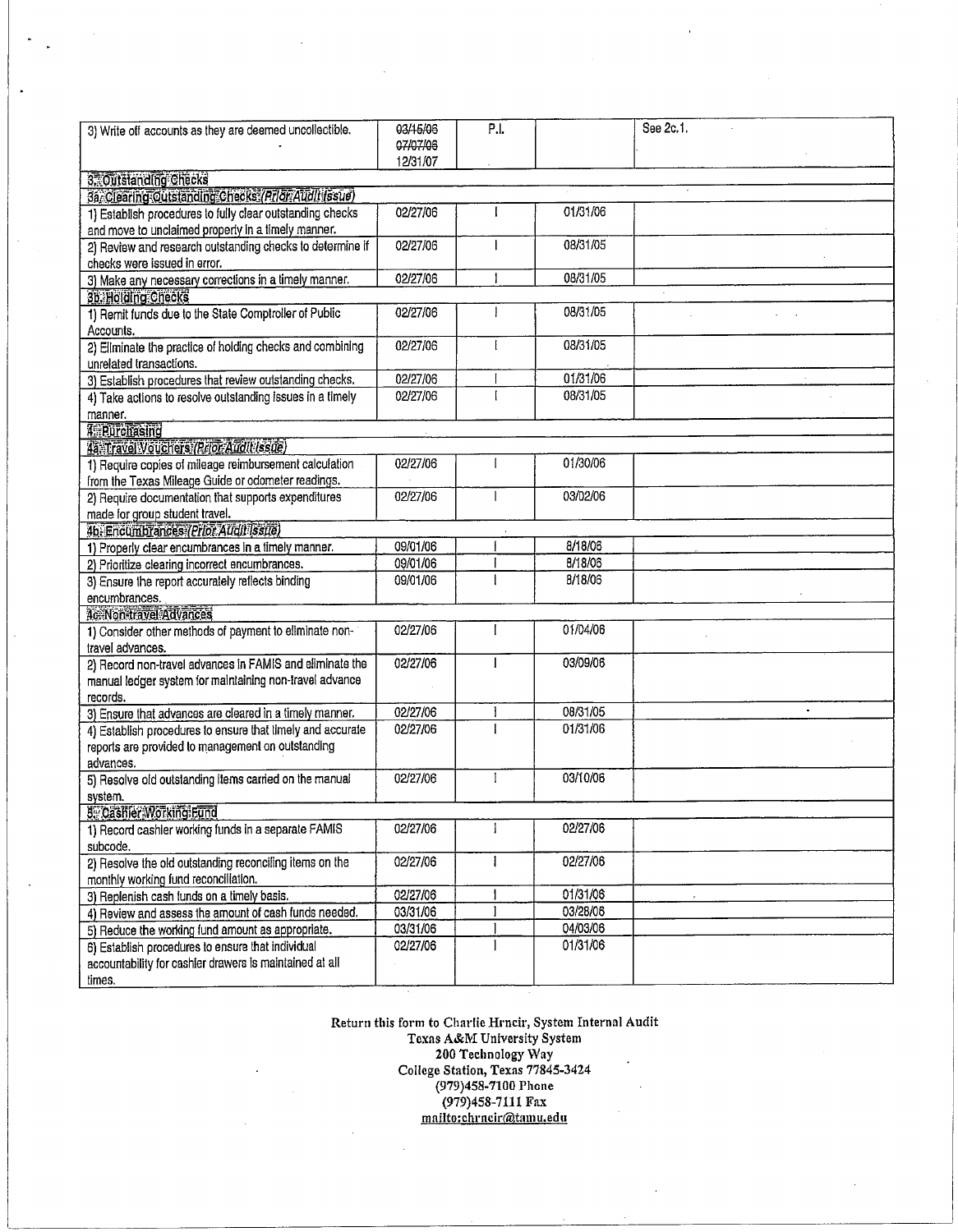| 7) Segregate duties related to issuing and monitoring         | 02/27/06 | 01/31/06 |  |
|---------------------------------------------------------------|----------|----------|--|
| prenumbered cash receipts and cashiering.                     |          |          |  |
| 8) Count cash in the safe frequently.                         | 02/27/06 | 01/31/06 |  |
| 9) Periodically Inventory and make timely resolution of       | 02/27/06 | 02/27/06 |  |
| items stores in the safe.                                     |          |          |  |
| 6. Property and Equipment Management                          |          |          |  |
| 1) Continue efforts to increase property accountability.      | 02/27/06 | 02/28/06 |  |
| 2) Provide training and grant FAMIS property module           | 09/01/06 | 06/30/06 |  |
| access to property officers for the assets under their        |          |          |  |
| responsibility.                                               |          |          |  |
| 3) Ensure that property officer responsibilities are included | 09/01/06 |          |  |
| in position descriptions.                                     |          |          |  |
| 4) Implement a bar code system to provide efficiencies,       | 09/01/06 | 06/30/06 |  |
| aid in monitoring processes, and safeguard property           |          |          |  |
| resources from misuse and misappropriation.                   |          |          |  |

Please report the status of the implementation of the highlighted audit point. (PI=Partially Implemented or I=Implemented) and date implemented. If PI, provide reason for delay and establish a new target date. If the audit point is NI (NI=Not Implemented), write NI in the status column, in the comments section write See Attached Explanation and attach an explanation of why the point was not implemented.

 $\sim$ 

 $\mathcal{L}^{\mathcal{L}}$ 

Please report any audit points that have been completed prior to target date.

PREPARED BY:

**RESPONSIBLE ADMINISTRATOR:** 

APPROVED BY CEO:

Date Date

Date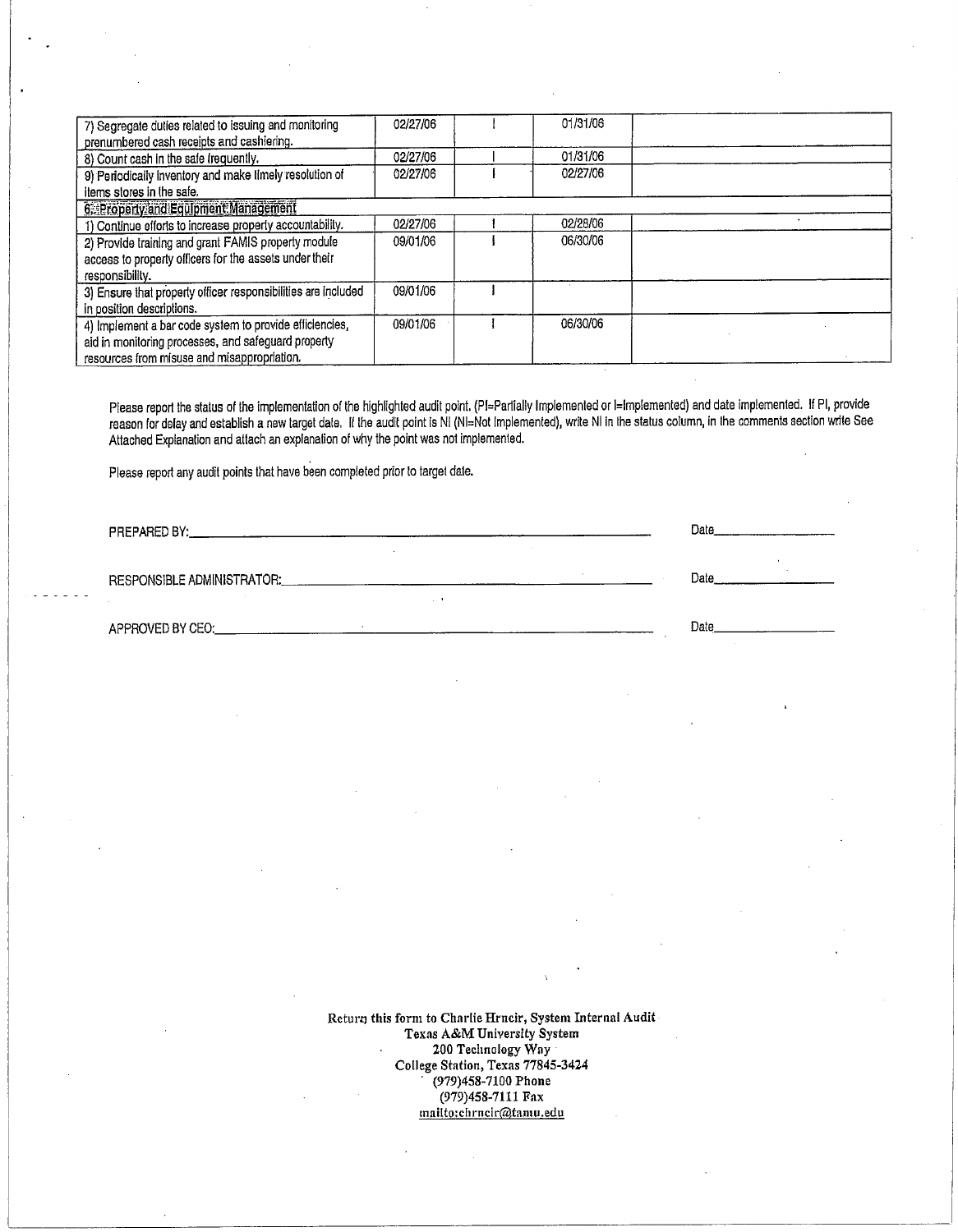#### University or Agency: PRAIRIE VIEW A&M UNIVERSITY **State Audit:** Internal Audit: PVAMU - Review of Financial Management Services - Project # - 20050503

#### Date of Request to Component: May 15, 2008 Response Due Date: June 6, 2007

# Responsible Administrator: Ms. Mary Lee Hodge, Vice President for Business Affairs

| <b>Status Report on Audit Points</b>                                                                                                                                                                                                                                                                                                                       |                                  |               |                           |                                                                       |
|------------------------------------------------------------------------------------------------------------------------------------------------------------------------------------------------------------------------------------------------------------------------------------------------------------------------------------------------------------|----------------------------------|---------------|---------------------------|-----------------------------------------------------------------------|
| <b>Audit Point</b><br>Section                                                                                                                                                                                                                                                                                                                              | <b>Target Date</b>               | <b>Status</b> | Date of<br>Implementation | Comments on Implementation or Reason for<br>Delay and New Target Date |
| OBSERVATIONS, RECOMMENDATIONS, AND RESPONSES                                                                                                                                                                                                                                                                                                               |                                  |               |                           |                                                                       |
|                                                                                                                                                                                                                                                                                                                                                            |                                  |               |                           |                                                                       |
| <b>It Fiscal Management</b>                                                                                                                                                                                                                                                                                                                                |                                  |               |                           |                                                                       |
| Obtain the knowledge and skills necessary to establish an<br>effective internal control system over fiscal operations at<br>the University, and the contract of the contract of the state of the state of the state of the state of the state of the state of the state of the state of the state of the state of the state of the state of the state of t |                                  |               |                           |                                                                       |
| a. Provide training to the employees so that they may be<br>able to identify the necessary controls for the business<br>processes they are responsible for.                                                                                                                                                                                                | 05/31/06                         |               | 06/26/06                  |                                                                       |
| b. Review internal procedures and business processes<br>identified in this audit as having control deficiencies.                                                                                                                                                                                                                                           | 05/31/06                         |               | 06/28/06                  |                                                                       |
| c. Amend internal business procedures to address<br>deficiencies identified in this audit and forward amended<br>procedures to higher management for review.                                                                                                                                                                                               | 09/30/06                         |               | 10/11/06                  |                                                                       |
| d. Upon approval from upper management, implement new<br>controls and internal procedures.                                                                                                                                                                                                                                                                 | 09/30/06                         |               | 10/11/06                  |                                                                       |
| e. Develop a reporting mechanism for management to use<br>to identify problems and weaknesses.                                                                                                                                                                                                                                                             | 09/30/06                         | ł             | 06/01/06                  |                                                                       |
| 2. Accounts Receivable                                                                                                                                                                                                                                                                                                                                     |                                  |               |                           |                                                                       |
| 2a. Reconciliation of Student Receivables (Prior Audit Issue)                                                                                                                                                                                                                                                                                              |                                  |               |                           |                                                                       |
| Establish a process to ensure that reconciling items are<br>addressed in a timely manner.                                                                                                                                                                                                                                                                  | 05/31/06<br>12/31/06<br>12/31/07 |               | 12/15/07                  |                                                                       |
| 2b. Perkins Loans (Prior Audit Issue)                                                                                                                                                                                                                                                                                                                      |                                  |               |                           |                                                                       |
| 1) Ensure that necessary adjustments are posted and<br>year-end balances are accurate.                                                                                                                                                                                                                                                                     | 02/27/06                         |               | 08/31/05                  |                                                                       |
| 2) Write off loans assigned to the federal government.                                                                                                                                                                                                                                                                                                     | 02/27/06                         |               | 08/31/05                  |                                                                       |
| 3) Establish procedures to ensure that reconciling items<br>are cleared in a timely manner.                                                                                                                                                                                                                                                                | 02/27/06                         |               | 01/31/06                  |                                                                       |